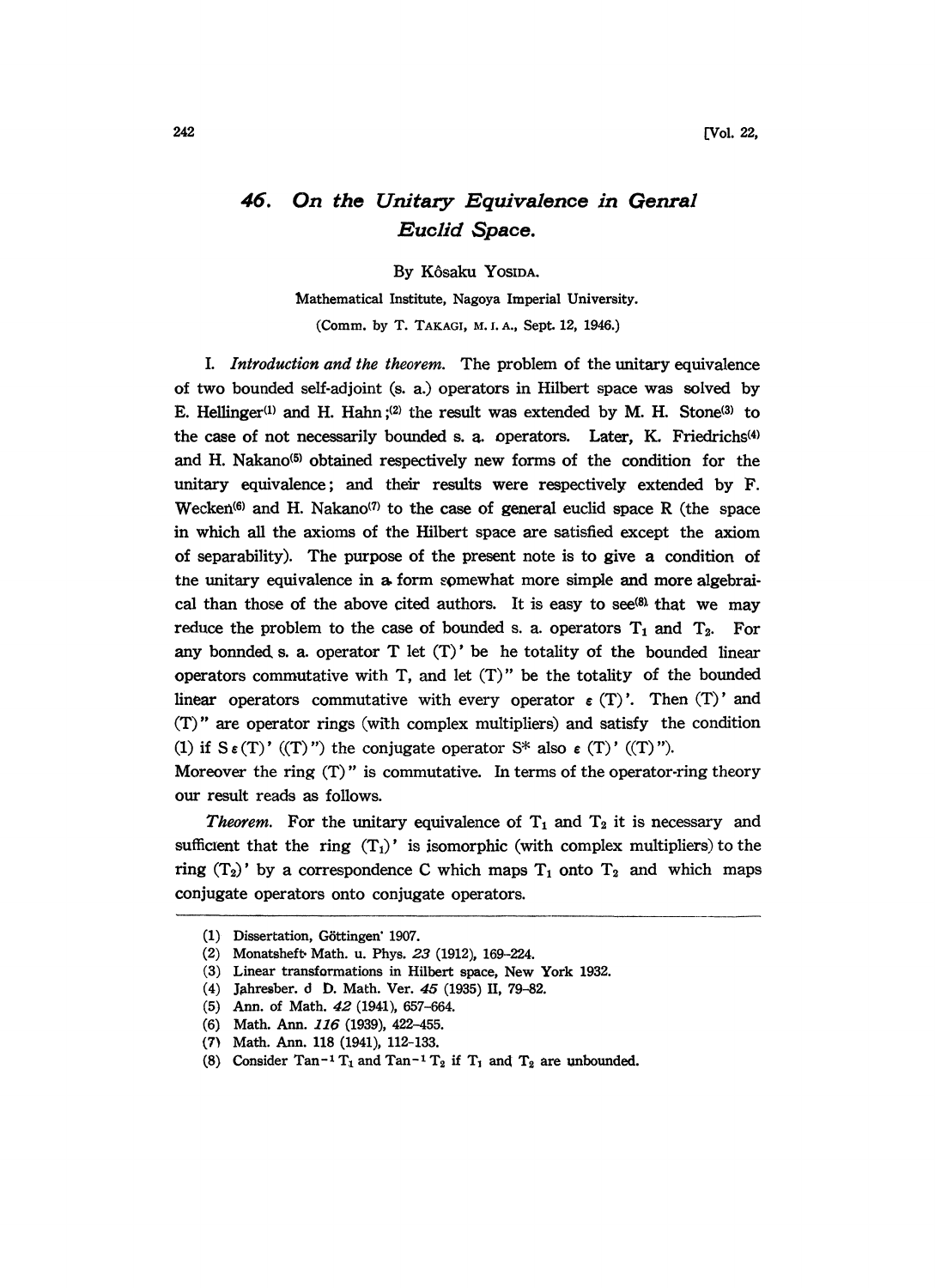No. 8.] On the Unitary Equivalence in General Euclid Space. 243

2. Proof of the theorem. The necessity is evident. We will prove the sufficiency. The isomorphism C maps s. a. operators onto s. a. operators and positive definite operators onto positive definite operators. The latter fact may be proved by taking the square root of the positive definite operator. We will wri e  $A \geq B$  if the operator  $(A-B)$  is positive definite. Let  ${T_{in}}$  be a sequence of s. a. operators  $\epsilon(T_1)$ " such that  $T_{11} \le T_{12} \le ... \le T_{1n} \le ...$  a s. a. operators  $\bullet$  (T<sub>1</sub>)", and let  $T_{1n} \leftarrow T_{2n}$  by the isomorphism C, then we have

(2) strong limit  $T_{1n} =$  strong limit  $T_{2n}$  by C

This results from the fact that the strong limit  $T_{1n} = \sup_{n \geq 1} T_{1n}$  in  $(T_1)$ " (in the sense of the semi-order  $\geq$ ), and hence the strong limit  $T_{2n} = \sup_{n \geq 1} T_{2n}$  in  $(T_2)$ ". Thus we have the

Lemma. Let  $T_1 = \int \lambda dE_1(\lambda)$  and  $T_2 = \int \lambda dE_2(\lambda)$  be the spectral resolution of  $T_1$  and  $T_2$ , then if  $G(\lambda)$  denotes the characteristic function of a Borel measurable set  $\mathfrak A$  on  $(-\infty, \infty)$ 

(3) 
$$
G(T_1) = \int \mathcal{G}(\lambda) dE_1(\lambda) \leftarrow \rightarrow G(T_2) = \int \mathcal{G}(\lambda) dE_2(\lambda) \text{ by } C.
$$
  
It is easy to see by the isomorphism C, that the dimensions a

It is easy to see, by the isomorphism C, that the dimensions of the closed linear manifolds  $N(T_1) = \{x; T_1 \ x = 0\}$ ,  $N(T_2) = \{y; T_2 \ y = 0\}$  are the same. We put, for any  $x \in R\Theta N(T_1)$ 

$$
M_{T_1}(x) = \{F(T_1)x = \int F(\lambda) dE_1(\lambda) x; \int |F(\lambda)|^2 d \parallel E_1(\lambda) x \parallel^2 < \infty, \text{where } F(\lambda) \text{ denote complex-valued Borel measurable functions} \}
$$

As is well-known,  $M_{T_1}(x)$  is a separable closed linear manifold determined by the set of elements  $(E_1(\lambda)x)$ ,  $-\infty < \lambda < \infty$ ; it reduces both  $E_1(\lambda)$  and  $T_1$ viz. the projection  $P(M_{T_1}(x))$  upon the manifold  $M_{T_1}(x)$  is commutative with  $E_1(\lambda)$  and with  $T_1$ . Let  $P_2 \epsilon(T_2)'$  be the operator which corresponds to  $P_1 =$ P ( $Mr_1(x)$ ) by the isomorphism C, then P<sub>2</sub> is also a projection and P<sub>2</sub>R  $\leq$  R $\ominus$  $N(T_2)$ . As  $M_{T_1}(x')$  is orthogonal to  $M_{T_1}(x)$  if x' is in  $R\Theta N(T_1)$  and ortho gonal to  $M_{T1}(x)$ , our theorem will be proved if we show that there exists an isometric mapping V from  $P_1R$  onto  $P_2R$  such that<br>
(4)  $P_1 T_1 P_1 = V^{-1} P_2 T_2 P_2 V$ .

First we will show that the closed linear manifold  $M = P_2R$  is separable. --Proof. Lett  $\{y_a\}$  be a complete orthonormal system in P<sub>2</sub>R, and we classi-

<sup>(9)</sup> The existence of the strong limit  $T_{1n}$  may be proved following F. Riesz's idea, See the footnote in K. Yosida and T. Nakayama: Proc. Imp. Acad Tokyo, 18 (1942), 555-560.

<sup>(10)</sup> Acta Sci. Math. Szeged, 7 (1935), 147-159.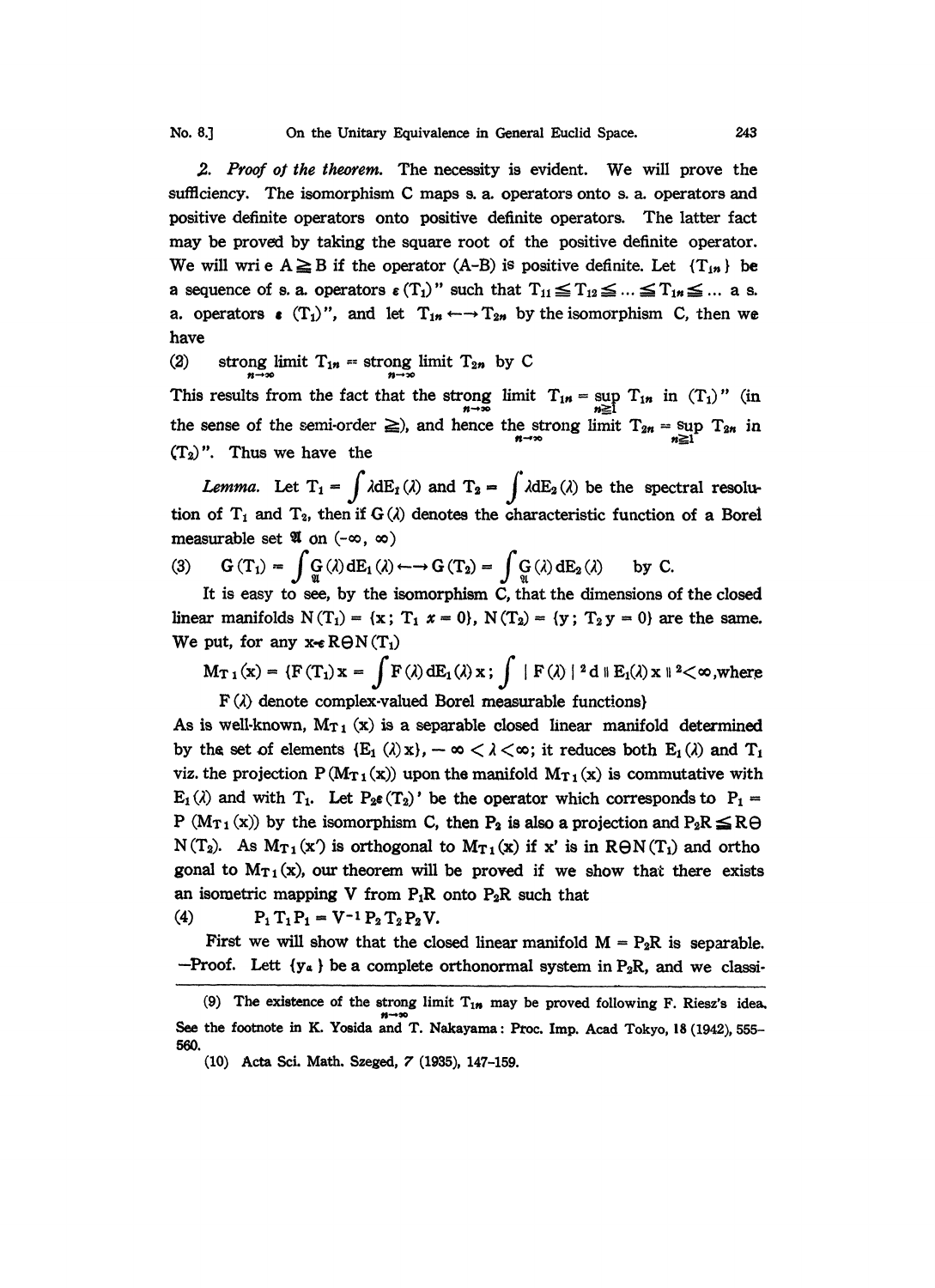244 K. YGSIDA. [Vol. 22,

fy the set  $(M_{T2}(y_a))$  as follows;  $M_{T2}(y_a)$  and  $M_{T2}(y_b)$  belong to the same class if and only if there exists a finite number of elements  $y_{41} = y_4$ ,  $y_{42}...$  $y_{a_n} = y_{\beta}$  such that  $M_{T_2}(y_{a+1})$  is not orthogonal to  $M_{T_2}(y_a)$ . Let the set of these classes k be K, then the closed linear manifold  $M^{(k)}$  spanned by  $M_{T2}$  $(y_a)$   $\epsilon$  k is a separable closed linear manifold  $\leq P_2R$  which reduces  $T_2$  and  $P_2$ . Clearly  $P_2R = \sum_{k \in K} M^{(k)}$ ; here the cardinal number of K must be at most  $\mathcal{X}$ . This results from the fact that since  $M_{T_1}(x)$  is separable there exists at most countable number of mutually orthogonal projections  $P(1) \in (T_1)'$  which satisfy  $P(1)P_1 = P_1P(1)$  and hence, because of the isomorphism C, there exists at most countable number of mutually orthogonal projections  $P(2) \in$  $(T_2)'$  which satisfy  $P(2)P_2 = P_2P(2) = P(2)$ .

As P<sub>2</sub>R is separable, there exists an element y  $\epsilon$  P<sub>2</sub>R such that, for any  $z \in P_2R$ , the monotone increasing function  $\sigma(\lambda) = \|E_2(\lambda)z\|^2$  is absolutely continuous with respect to the monotone increasing function  $\kappa(\lambda) = \mathbb{E}_2(\lambda) y \ge 2$ . We will show that  $MT_2(y)=P_2R\cdot Proof.$  If otherwise, the projection  $P(M_{T_2}$ (y)) satisfies

(5)  $P_2P(M_{T_2}(y)) = P(M_{T_2}(y)) P_2 = P(M_{T_2}(y)) \neq P_2.$ 

Let Q be the projection  $\epsilon(T_1)'$  which corresponds to P (M $T_2(y)$ ) by the isomorphism C, then we have

(6)  $0 \neq Q = QP_1 = P_1Q \neq P_1$ .

Since QR is separable, there exists  $x^{(1)} \in QR$  such that, for any  $z^{(1)} \in QR$ ,  $\sigma^{(1)}(\lambda)$ =  $\mathbb{E}_1(\lambda) z^{(1)} \mathbb{I}^2$  is absolutely continuous with respect to  $\kappa^{(1)}(\lambda) = \mathbb{E}_1(\lambda) x^{(1)} \mathbb{I}^2$ . Then there exists Borel measurable set  $\mathfrak A$  such that

(7) 
$$
\int \mathop{\rm d}_{\mathfrak A} \, \mathbb{I} \, E_1(\lambda) \, x \, \mathbb{I}^2 \neq 0, \quad \int \mathop{\rm d}_{\mathfrak A} \, \mathbb{I} \, E_1(\lambda) \, x^{(1)} \, \mathbb{I}^2 = 0.
$$

For, if otherwise,  $\rho_1(\lambda) = ||E_1(\lambda) \times ||^2$  is absolutely continuous with respect to  $\kappa^{(1)}(\lambda)$ . And since  $\kappa^{(1)}(\lambda)$  is absolutely continuous with respect to  $\rho_1(\lambda)$  by Q  $=P_1$  Q=QP<sub>1</sub>, we would have M<sub>T<sub>1</sub></sub>(x) = M<sub>T<sub>1</sub></sub>(x<sup>(1)</sup>) viz. Q=P<sub>1</sub>, contrary to (6). Let  $G(\lambda)$  be the characteristic function of **U** then we have from (7)

$$
G(T_1) x \neq 0, \qquad G(T_1) x^{(1)} = 0.
$$

Hence we have  $O(T_1)P_1 \neq 0$  and, for any  $z^{(1)} \in QR$ ,  $G(T_1)z^{(1)} = 0$  or  $G(T_1)Q$ 0, because  $\sigma^{(1)}(\lambda)$  is of the form  $\int_{0}^{\lambda} F(\lambda) d \kappa^{(1)}(\lambda)$  and thus 6 (T<sub>1</sub>)  $\sigma^{(1)}$  $F(\lambda) d \parallel E_1(\lambda) x^{(1)} \parallel^2 = 0$ . Therefore, by (3),  $G(T_2) P_2 \neq 0$  and  $G(T_2) P(M_T)$  $(y)$  = 0. This contradicts to the choice of y. Hence we must have  $M_{T_2}(y)$  = P<sub>2</sub>R.

By a similar argument we may prove that the two monotone increasing functions  $\rho_1(\lambda) = \mathbb{E}_1(\lambda) \times \mathbb{E}_2(\lambda) = \mathbb{E}_2(\lambda) \times \mathbb{E}_2(\lambda)$  are mutually absolutely